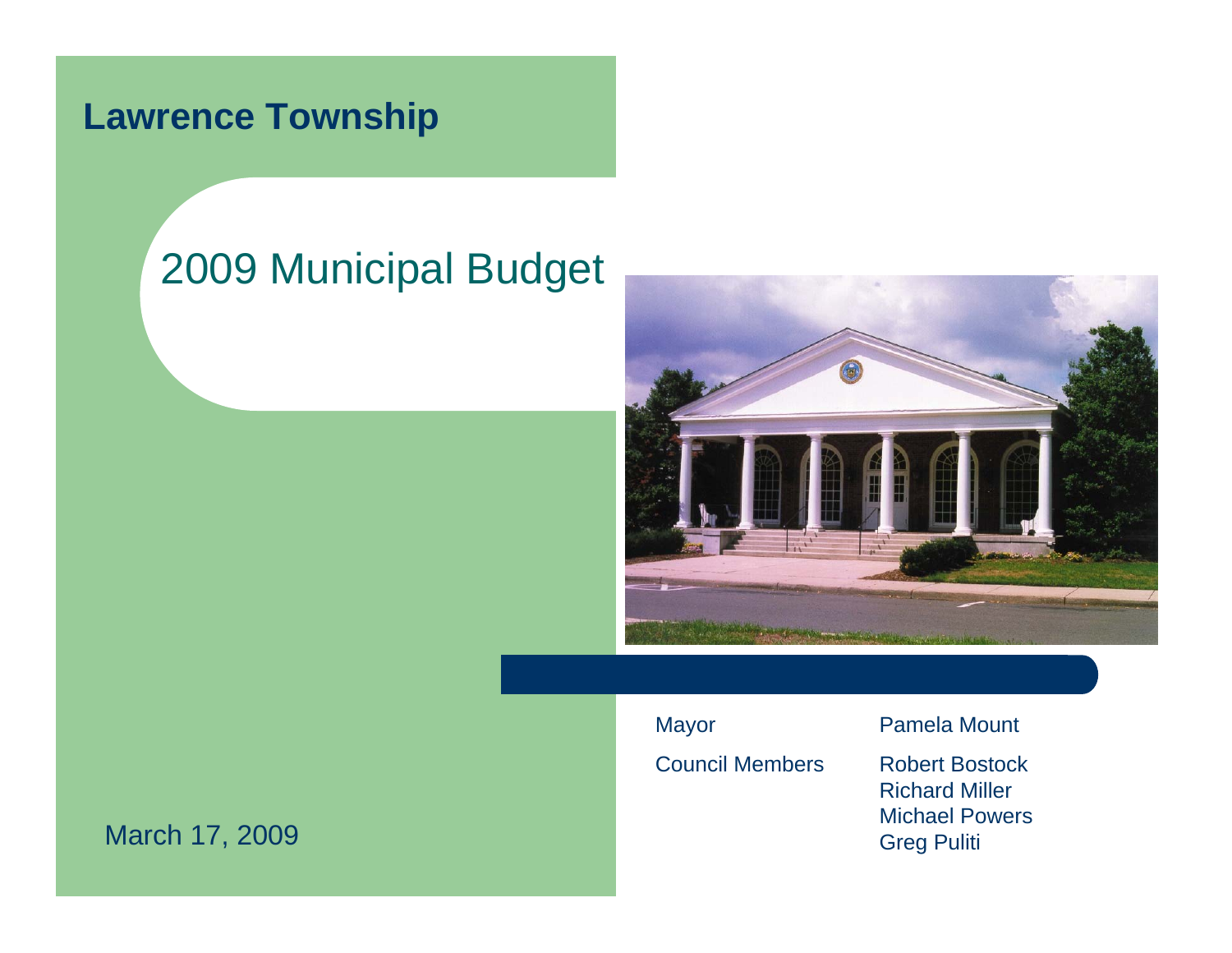#### **Municipal Budget Expenditures**

|  |                                       | <b>Budget Expenditures</b> |                                             |            |            |            | Year-to-Year Change % |           |            |                                         |
|--|---------------------------------------|----------------------------|---------------------------------------------|------------|------------|------------|-----------------------|-----------|------------|-----------------------------------------|
|  |                                       | 2005*                      | 2006*                                       | 2007*      | 2008*      | 2009**     |                       |           |            | 2005-2006 2006-2007 2007-2008 2008-2009 |
|  | 1 ELSA                                | 3,710,000                  | 3,930,000                                   | 3,930,000  | 4,135,000  | 4,450,000  | 5.93%                 | $0.00\%$  | $5.22\%$   | 7.62%                                   |
|  | 2 Management & Finance                | 2,542,786                  | 1,719,153                                   | 2,013,829  | 2,043,670  | 2,149,855  | $-32.39%$             | 17.14%    | $1.48\%$   | 5.20%                                   |
|  | 3 Reserve for Uncollected Taxes       | 3,370,724                  | 3,871,155                                   | 4,020,257  | 4,005,023  | 4,207,538  | 14.85%                | 3.85%     | $-0.38\%$  | 5.06%                                   |
|  | 4 Public Safety                       | 10,694,957                 | 11,517,346                                  | 11,785,934 | 13,377,618 | 13,841,682 | 7.69%                 | 2.33%     | 13.50%     | 3.47%                                   |
|  | 5 Public Works1                       | 4,588,711                  | 6,232,660                                   | 6,178,572  | 6,286,565  | 6,471,720  | 35.83%                | $-0.87\%$ | $1.75\%$   | 2.95%                                   |
|  | 6 Debt Service & Capital Improvements | 4,606,281                  | 4,243,820                                   | 4,219,071  | 3,929,721  | 3,853,345  | $-7.87%$              | $-0.58%$  | $-6.86\%$  | $-1.94%$                                |
|  | 7 Other Operations 2                  | 5,458,873                  | 5,773,093                                   | 6,788,320  | 6,065,887  | 5,816,050  | 5.76%                 | 17.59%    | $-10.64\%$ | $-4.12%$                                |
|  | <b>Total</b>                          |                            | 34,972,333 37,287,228 38,935,983 39,843,484 |            |            | 40,790,190 | 6.62%                 | 4.42%     | 2.33%      | 2.38%                                   |

\*Adopted Budget; \*\*Recommended Budget

1Public Works: Admin, Streets & Roads, Snow, Vehicle Maintenance, Buildings & Grounds, Park Maintenance, Garbage & Trash Disposal 2Other Operations: Recreation and Community Programs, Health, Community Development, Boards/Committees, Municipal Court, Utilities and Deferred Charges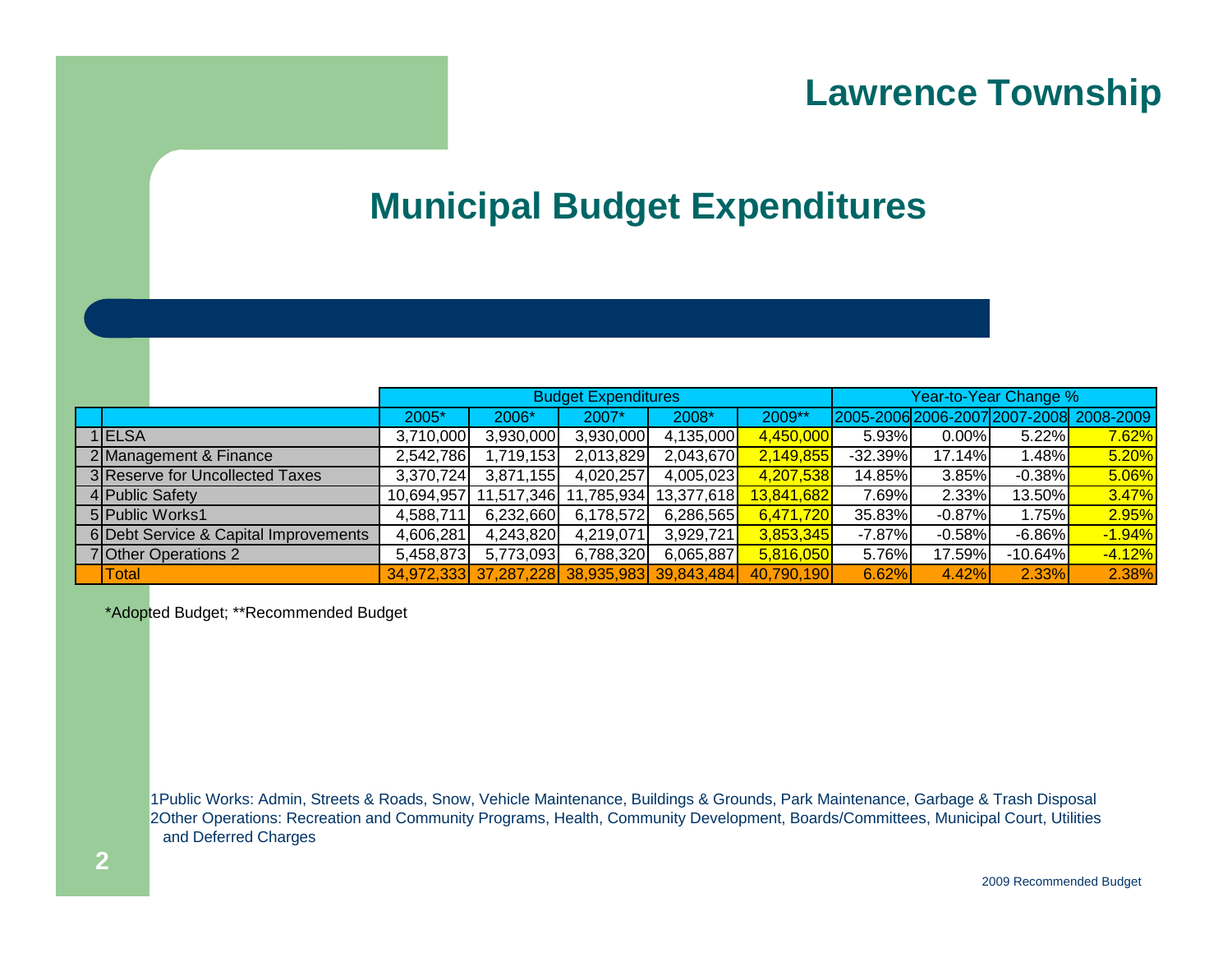## **Municipal Budget Expenditures**

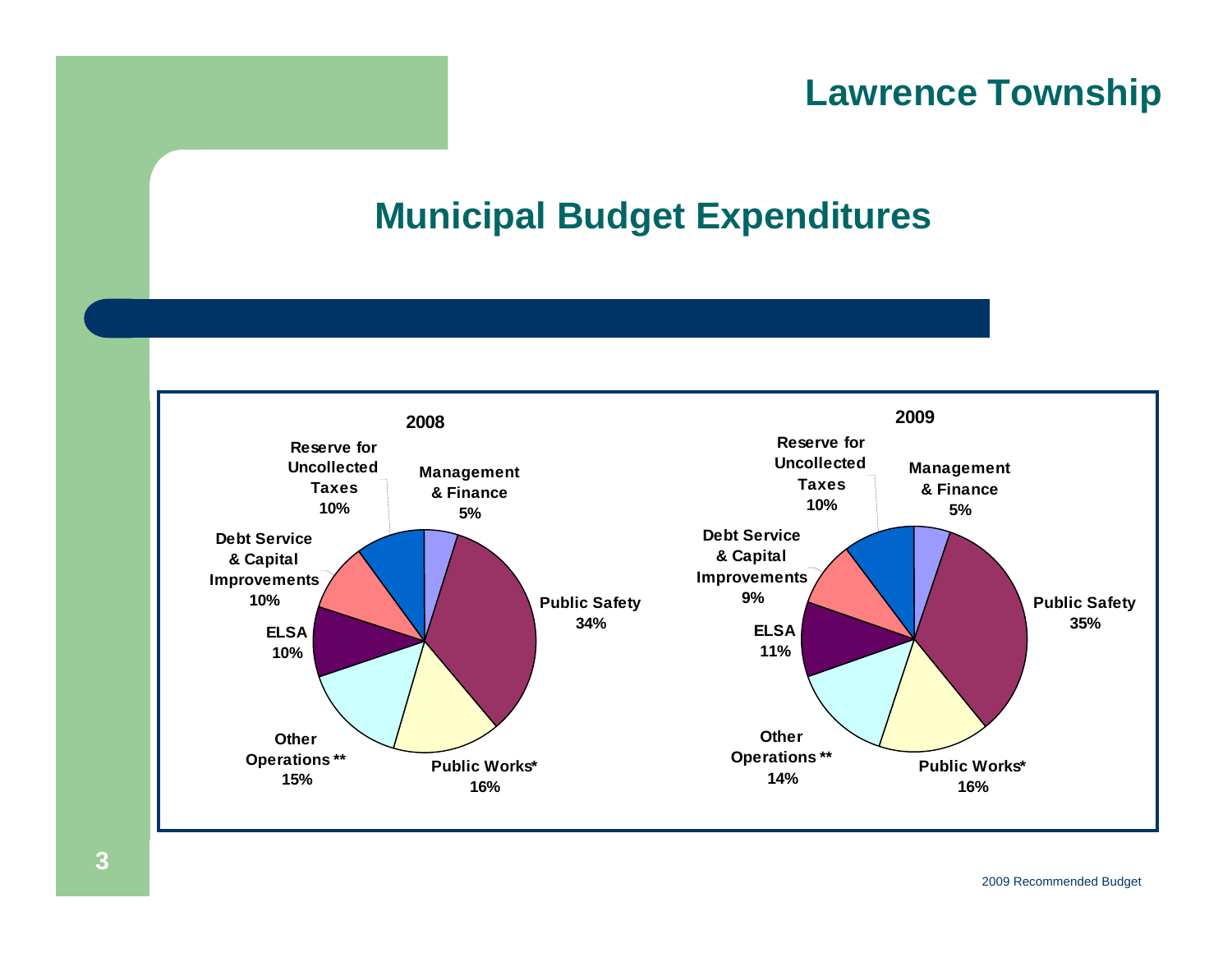### **Changes in 2009 Budgeted Appropriations**

|                | <b>Appropriation</b>                     | <b>Increase/Decrease</b><br>from Last Year | <b>Reason</b>                                       |
|----------------|------------------------------------------|--------------------------------------------|-----------------------------------------------------|
|                | <b>Salaries</b>                          | \$489,000                                  | Known and Anticipated Wage Settlements              |
| $\overline{2}$ | <b>Health Benefits</b>                   | 47,000                                     | <b>State Health Benefits</b>                        |
| 3              | <b>Other Insurance</b>                   | 7,000                                      | <b>Premium Adjustments</b>                          |
| $\overline{4}$ | <b>Pensions</b>                          | 175,000                                    | <b>Full Phase-in of Contributions</b>               |
| 5 <sup>5</sup> | <b>Fire Services</b>                     | (19,500)                                   | <b>Elimination of Night Duty Funding</b>            |
| 6              | <b>Police Other Expenses</b>             | 13,000                                     | <b>Communication Equipment Contracts</b>            |
| $\overline{7}$ | <b>Vehicle Maintenance</b>               | 40,000                                     | <b>Transfer of Fire Apparatus Maintenance Costs</b> |
| 8              | <b>Trash Collection</b>                  | 20,000                                     | <b>Contract Increase</b>                            |
| 9              | <b>Utilities</b>                         | 35,000                                     | <b>General Increases</b>                            |
| 10             | <b>Debt Service</b>                      | (91,000)                                   | <b>Retirement of Debt</b>                           |
| 11             | <b>Ewing-Lawrence Sewerage Authority</b> | 315,000                                    | <b>Increase in Direct Billing</b>                   |
| 12             | <b>Reserve for Uncollected Taxes</b>     | 202,000                                    | Increase in Amount to be Raised by Taxes            |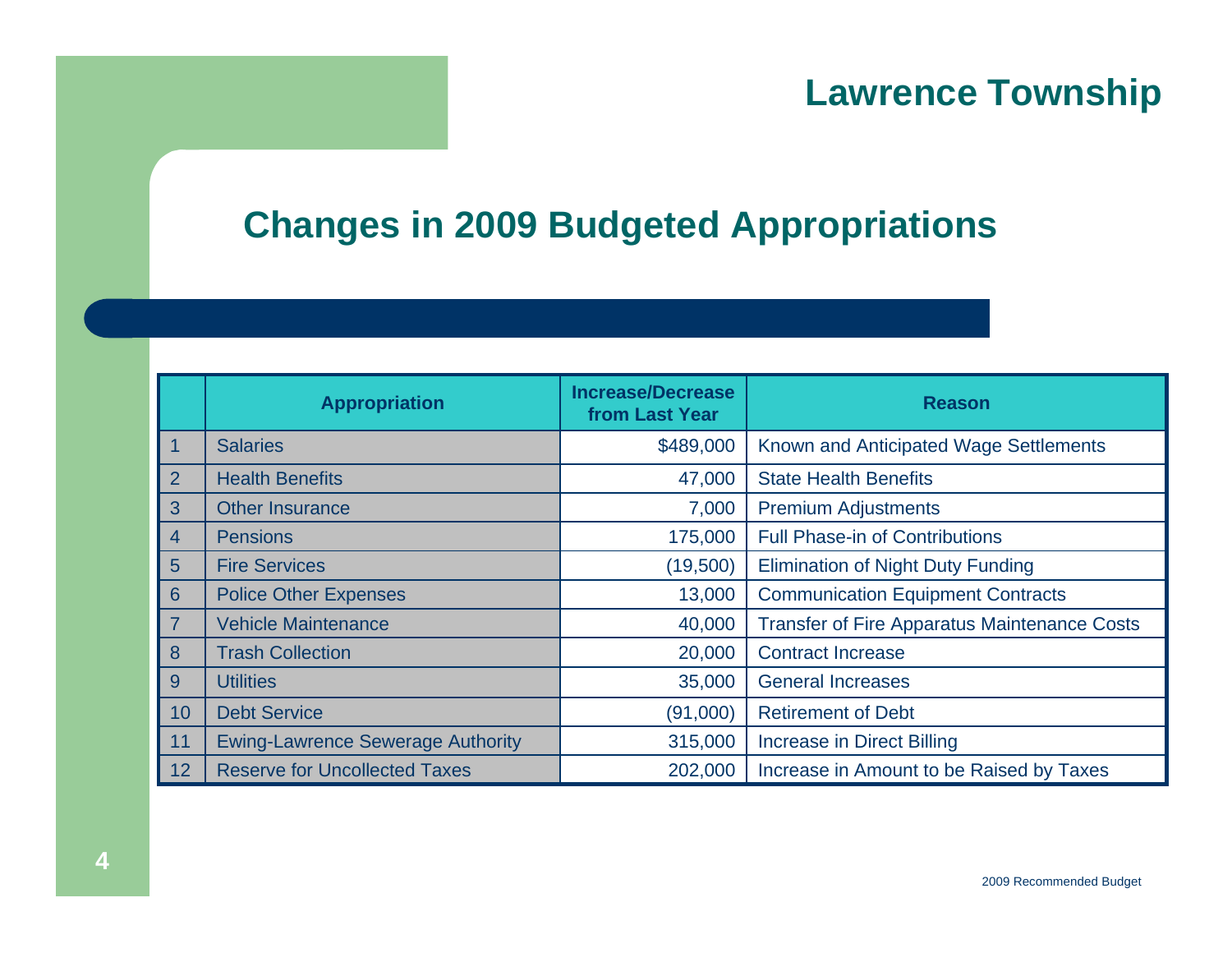#### **Municipal Budget Revenues**

|                    |                          | <b>Budget Revenues</b> |                                             |            |            |            |           | Year-to-Year Change % |           |                                         |  |  |
|--------------------|--------------------------|------------------------|---------------------------------------------|------------|------------|------------|-----------|-----------------------|-----------|-----------------------------------------|--|--|
|                    |                          | 2005*                  | 2006*                                       | 2007*      | 2008*      | 2009**     |           |                       |           | 2005-2006 2006-2007 2007-2008 2008-2009 |  |  |
| 1 Sewer Charges    |                          | 4,050,000              | 4,320,000                                   | 4,320,000  | 4,585,000  | 4,900,000  | 6.67%     | 0.00%                 | 6.13%     | 6.87%                                   |  |  |
| 2 Tax-Current Year |                          | 16,497,093             | 17,450,573                                  | 18,057,555 | 19,107,839 | 19,892,637 | 5.78%     | 3.48%                 | 5.82%     | 4.11%                                   |  |  |
| 3 Tax-Prior Years  |                          | 885,000                | 768,000                                     | 768,000    | 768,000    | 793,000    | $-13.22%$ | 0.00%                 | $0.00\%$  | 3.26%                                   |  |  |
|                    | 4 State/Federal Revenues | 5,676,940              | 5,407,472                                   | 5,509,217  | 5,118,156  | 5,118,156  | $-4.75%$  | 1.88%                 | $-7.10\%$ | 0.00%                                   |  |  |
| 5 Surplus          |                          | 4,696,000              | 5,996,000                                   | 6,133,000  | 6,210,000  | 6,150,000  | 27.68%    | 2.28%                 | $1.26\%$  | $-0.97%$                                |  |  |
|                    | 6 Local Non-tax Revenues | 3,167,300              | 3,345,183                                   | 4,148,211  | 4,054,489  | 3,936,396  | 5.62%     | 24.01%                | $-2.26%$  | $-2.91%$                                |  |  |
| <b>Total</b>       |                          |                        | 34,972,333 37,287,228 38,935,983 39,843,484 |            |            | 40,790,189 | 6.62%     | 4.42%                 | 2.33%     | 2.38%                                   |  |  |

\*Adopted Budget; \*\*Recommended Budget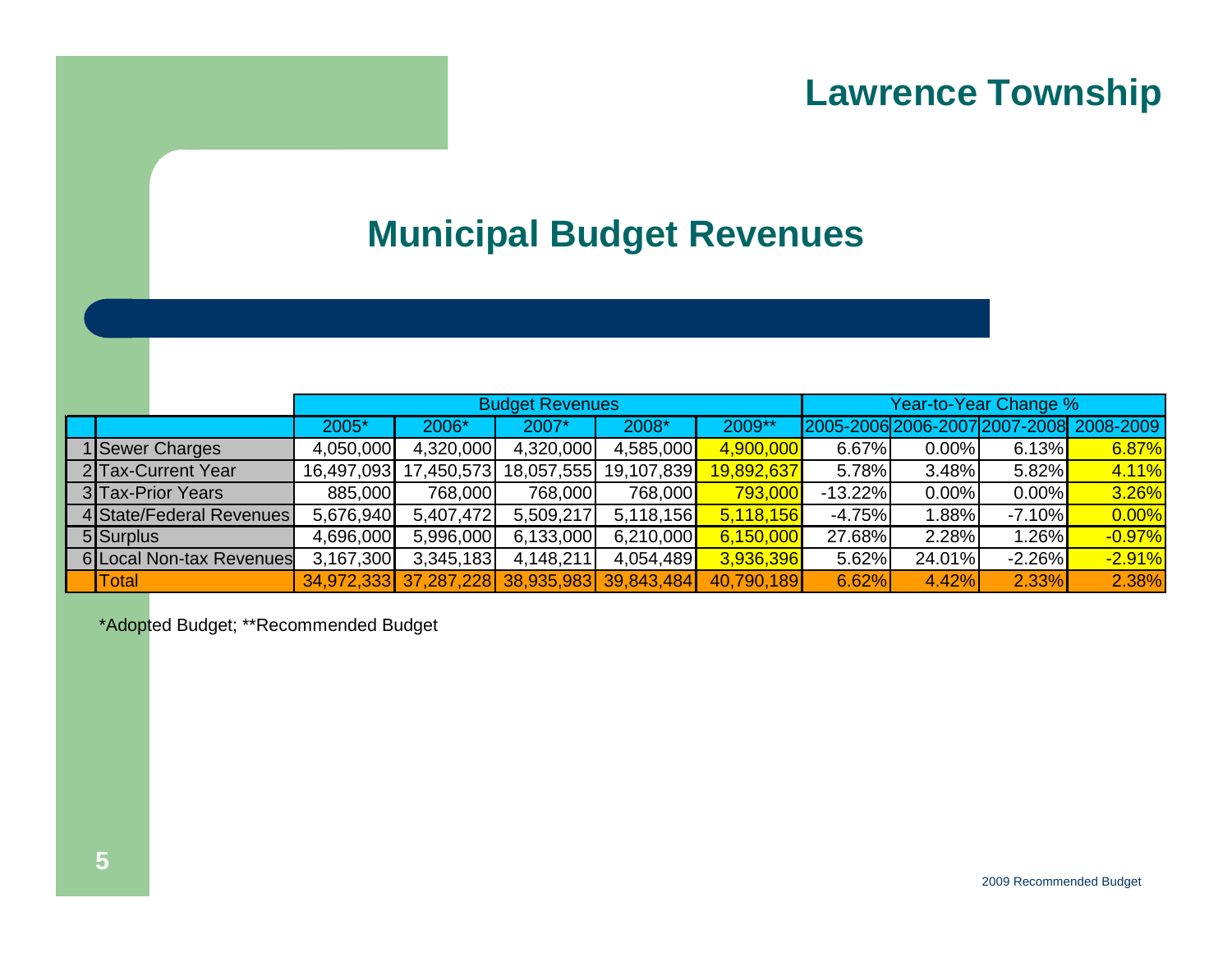## **Municipal Budget Revenues**

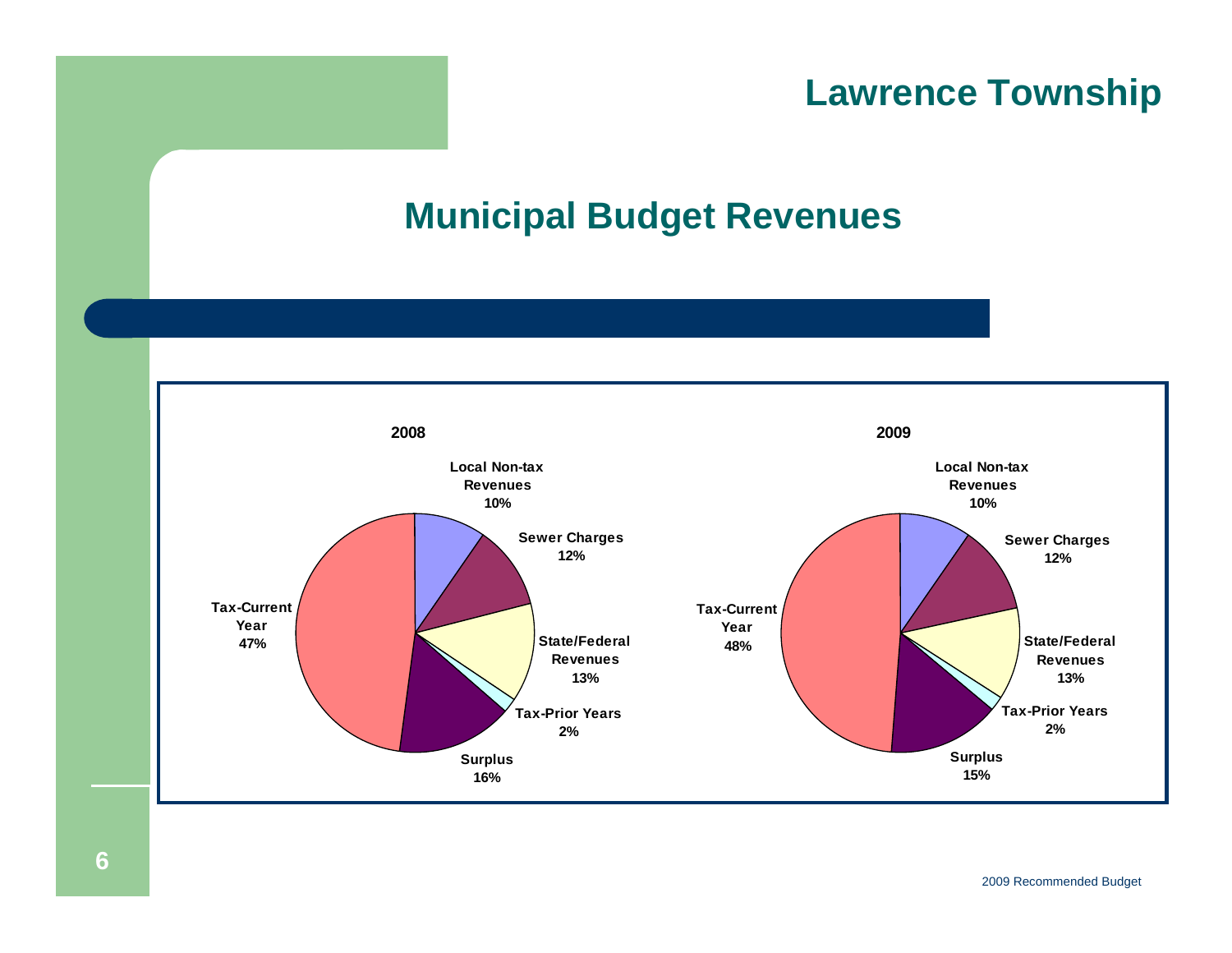## **2009 Taxpayer Impact**

- 2009 Local Tax Rate change from \$0.71 to \$0.74 per \$100 of assessed value
- $\bullet$  Residential property at the average 2009 assessed value of \$164,581 will see an increase of \$49.37 or \$4.11 per month
- $\bullet$  Average home municipal property tax for 2009 is \$1,219.04 compared to \$1,169.67 for 2008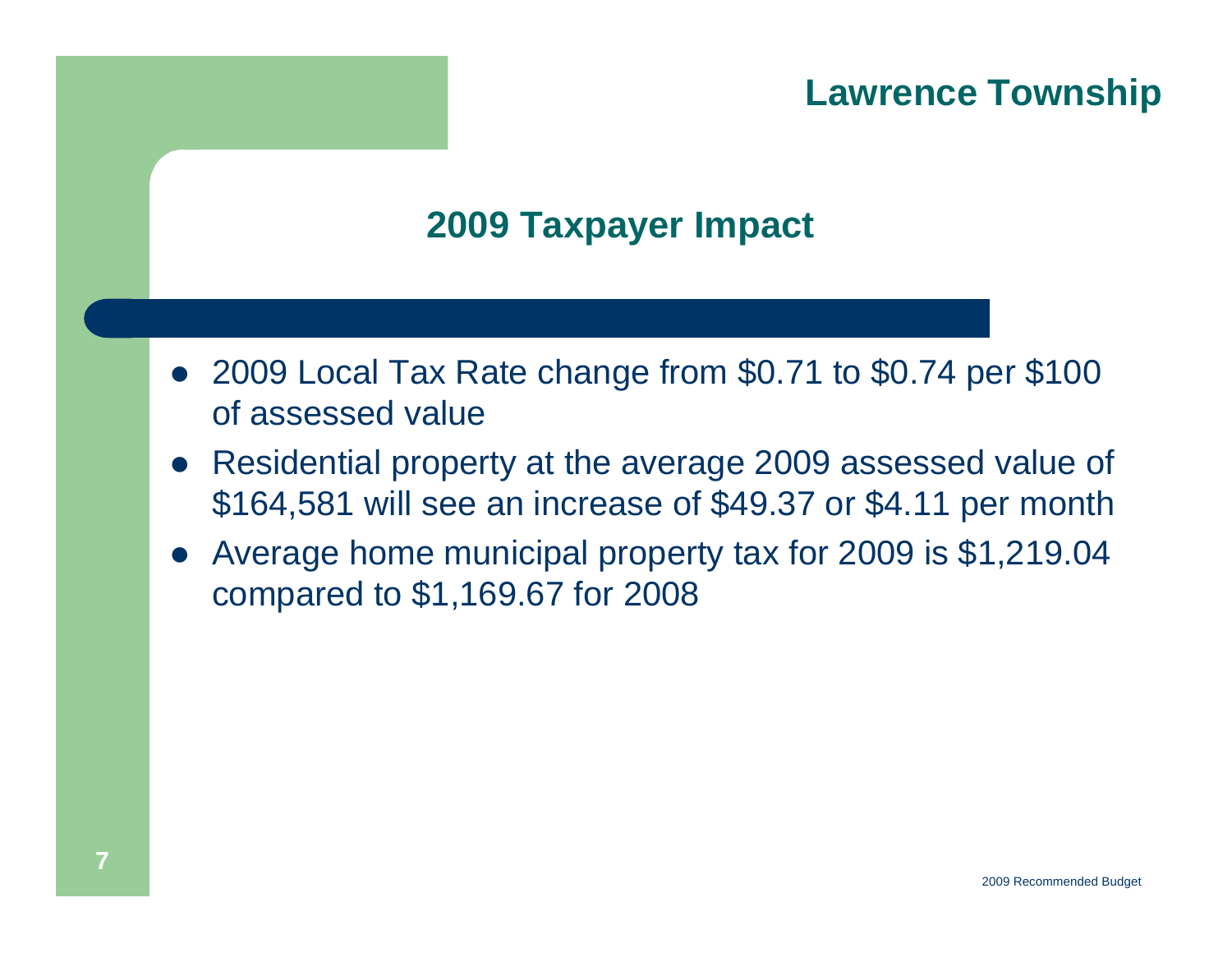#### <u>Lawrence</u> Township **Lawrence Township: Tax Rates Over 1994-2008**

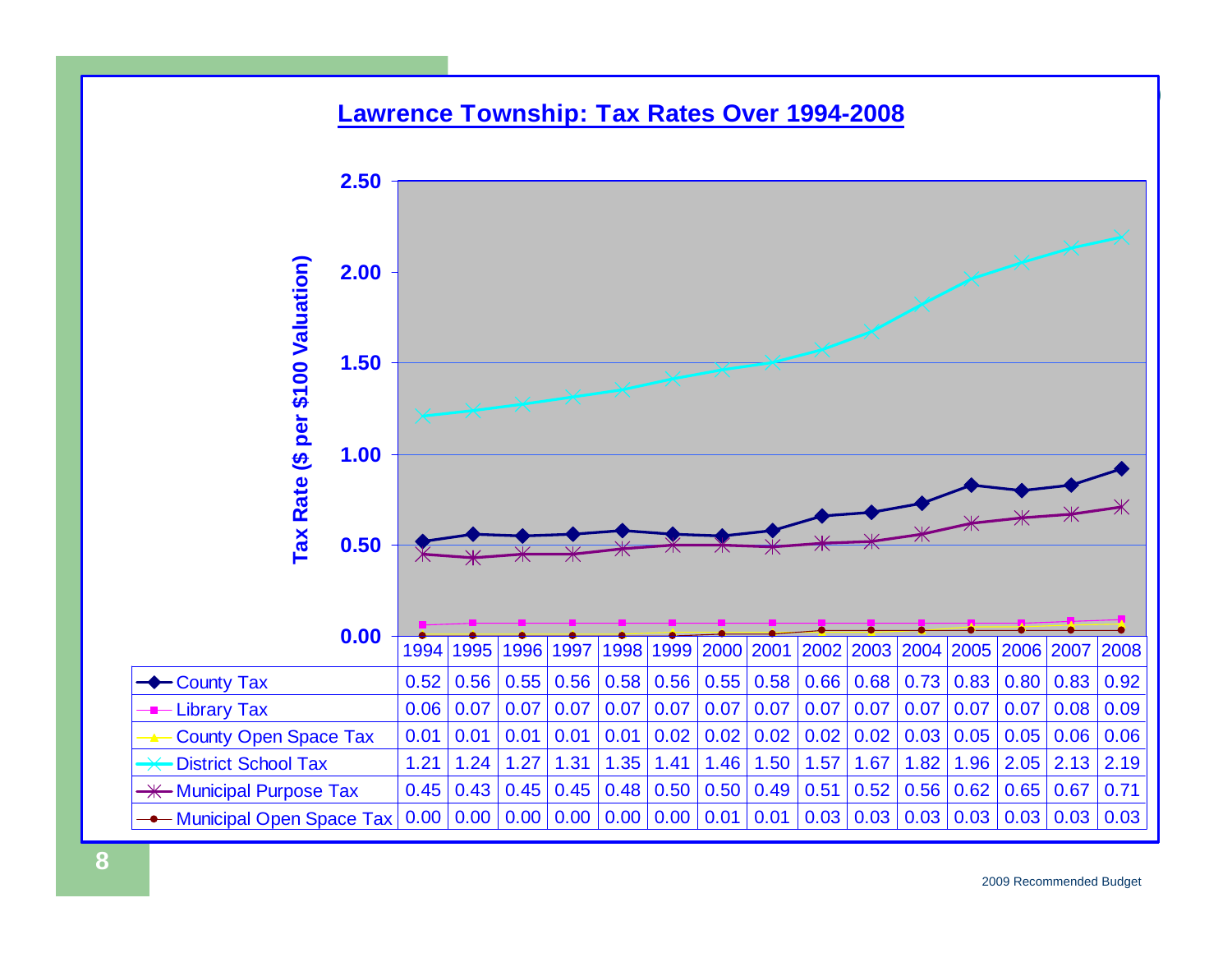#### **2009 Per Capita Analysis**

|                                                 | 2008    | 2009    |
|-------------------------------------------------|---------|---------|
| <b>Expenditures (Selected Items)</b>            |         |         |
| <b>Management &amp; Finance</b>                 | \$64    | \$67    |
| <b>Public Safety</b>                            | 417     | 434     |
| <b>Public Works</b>                             | 196     | 203     |
| • Other Operations                              | 187     | 183     |
| <b>Debt Service &amp; Capital Improvements</b>  | 122     | 121     |
| • Reserve for Uncollected Taxes                 | 125     | 132     |
| <b>Revenues</b>                                 |         |         |
| • Tax Revenue                                   | \$596   | \$624   |
| <b>Total Outstanding Debt 12/31 Year Before</b> | \$1,343 | \$1,517 |
| Population                                      | 32,081  | 31,863  |